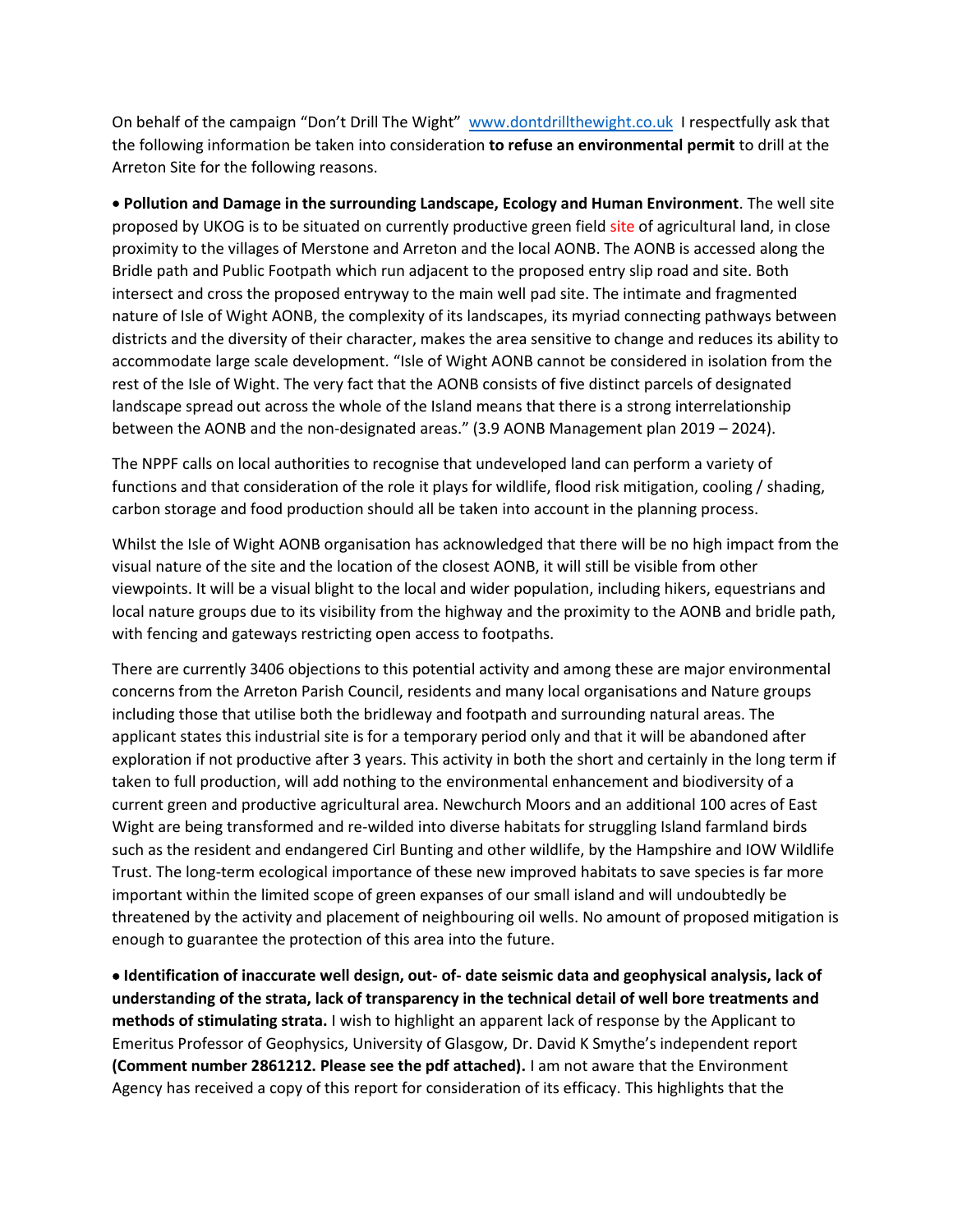Competent Persons reports from Xodus, other details and facts and information provided to other organisations for Competent Person Reports for the Arreton drilling operations and the geotechnical analysis of strata, were supplied to these agencies by UKOG - and not garnered from independent sources. It also highlights that the 2D seismic data used in the creation of their well bore drilling plans are now inaccurate and outdated desk studies, that no new upgraded technical 2D seismic analysis and subsequent assessment has been undertaken, by UKOG or the original developer Angus Energy, during the lifetime and the acquisition of this PEDL licence in 2015.

His report recommends 11 points for refusal - related to the developer's Geology and Hydrogeology Document - Appendix 5, Submitted on 31st March 2020: Project number: 60555556 These points include:

- Providing conflicting information about the direction of the well tracks proposed.
- Failure to appreciate the significance of the complex faulting in the area of the proposed wells.
- Failure to provide any background information on the supposed geological structure to be explored.
- Being evasive about whether unconventional methods, including acidisation, will be required to produce commercial quantities of oil from the Portland
- Failure to consider the environmental risks of drilling at a low inclination, with concomitant likely poor cementing of production casing to the rockface.

• Failed to consider that drilling near to the old Arreton wells, which by now are rusting away underground, provides another contaminant pathway to the near-surface aquifers Which could lead to: • Inadvertent strata slippage during the wellbore drilling phases and subsequent damage to cement bonding of the encased wellbores

•Loss of drilling muds, additives, cement grout and well treatment fluids during drilling and work over operations.

• Spillage/leakage of recovered hydrocarbons, formation/produced water containing NOR

• Migration of natural gases, hydrocarbons and formation/produced water containing NORM from deep formations, e.g. vertically through overlying formations, along unidentified geological faults or abandoned wells Arreton-1 and Arreton-2.

• Well casing failure and leakage of well treatment fluids, natural gases, hydrocarbons and formation/produced water containing NORM water from the wellbore.

 "Temporary Nature" of Site- 3 years of activity yet permanent damage to the environment. This is not a "temporary development", with temporary impacts and consequences as claimed by the Applicant, by any stretch of the imagination and it is nonsensical to create this level of industrial impact for no sustainable purpose. Likewise to spend vast sums of money to create an industrial well pad and access road with a diverted bridle way - to drill a hole for two wells just to abandon it 3 years later - will provide no local amenity and leave a blighted landscape. It is disingenuous to suggest that, if after 3 years the site is unproductive, the site could be returned to its original state with further mitigation by additional environmental enhancement and upgrade. Removing hedging, stripping the soil away, adding concrete and compacted aggregate for the first 3 years of industrial activity will eradicate its insect life, flora, its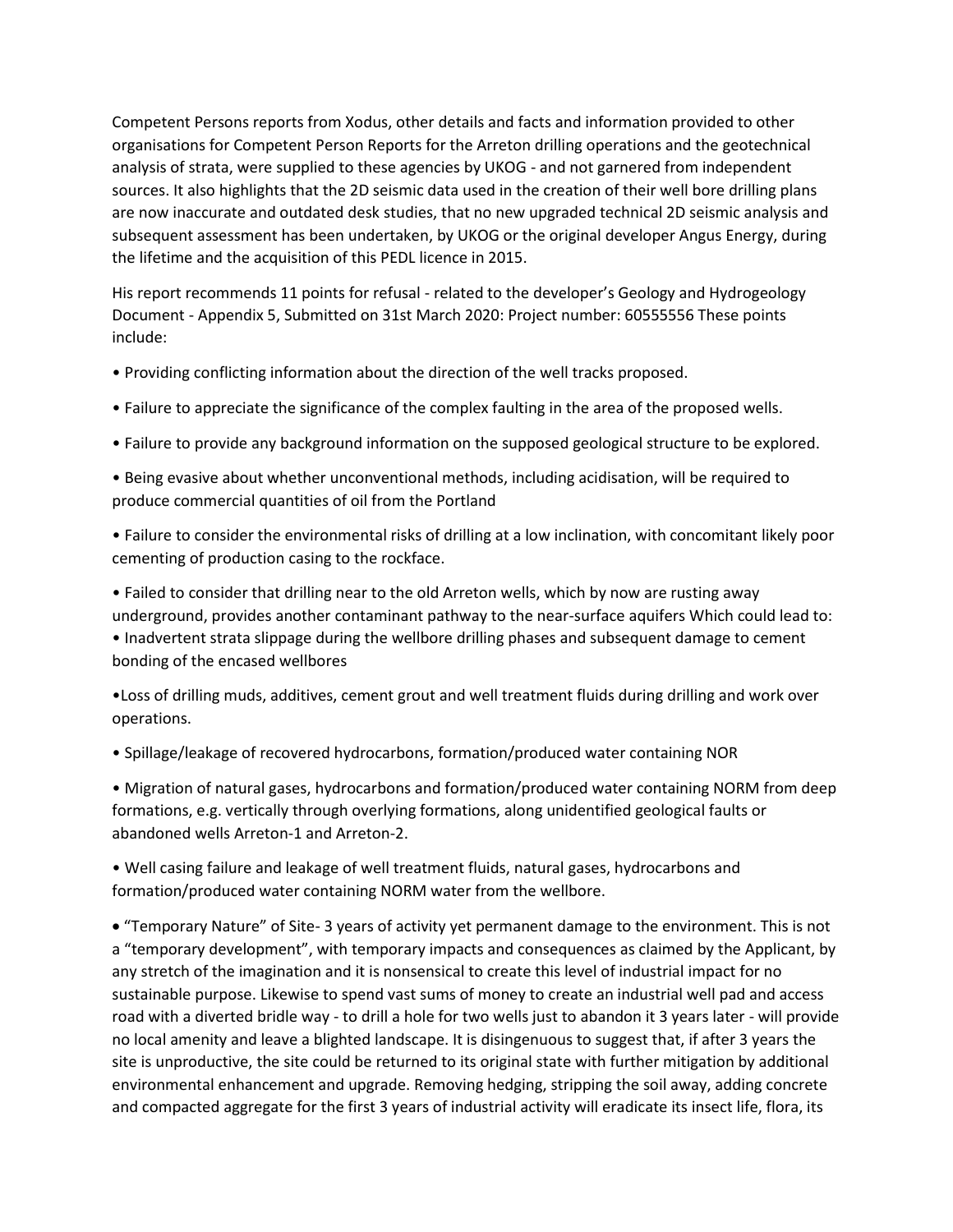microbial chemistry and the microorganisms and spore-producing organisms that enrich and enhance it. Being replaced on alleged decommissioning with topsoil and stripped soil from the bunding, with young newly planted hedging to replace that which has been stripped away, will not provide an environmental "net gain" with "improved ecological biodiversity of the original site" as claimed by the Applicant.

 Updated Bat, Dormice and Badger studies required. Local knowledge indicates the importance of the site area for Bats, Dormice and Badgers and the applicant's EIA reveals that data used for the Bat and Dormice mitigation in this application was collated at the end of 2018. The studies are recommended to be repeated and undertaken every two years since the risk data for this application would be out of date at the time of the destruction of the area for the well pad and track. **(Please see the attached comment FFIOW 03022021.pdf)** The planning officer has deemed further studies should be undertaken prior to commencement of activity in the area should the application be accepted. This site will cut off corridors and foraging areas for important local species and create disturbances for all species including humans, due to 24hour lighting impacting on the night sky and night time hunting of species, removal of foraging hedging, continuous noxious emissions to the air, increased noise and surrounding soil degradation through dust and particulate settling from site activity.

• Local Pollution and Emissions of Co<sub>2</sub>, NOx, and other airborne chemicals. The Planned Activity over the 86 week period is admitted by the applicant to produce additional greenhouse gas emissions from the site of 24, 175 tons  $CO<sub>2</sub>e$ . This equates to an extra 1,000 to 1,200 UK households' annual emissions within this time frame - yet with no reasonable positive long-term outcome for the area in terms of improved economy or sustainability for the future to offset this climate damage. This is not acceptable given the Climate Change Committee's directive to reduce activity and development which produces unnecessary pollution and unsustainable outcomes. The Applicant's CP Report of the local Greenhouse gas emissions estimate, does not take into consideration emissions emanating from 86 weeks of additional idling and static traffic at the entry point of the site slip road, (which is considered part of the site plan as a whole by the Applicant). Emissions from delays and traffic queues due to the management of site access of over 6000 HGV and site vehicle journeys are inevitable but are not taken into consideration . The entryway is planned from the already busy main A3056 route across the island which already has high volumes of traffic all year round. The local primary school specifically, in Arreton, has not been listed by UKOG as being at risk of increased noise, air pollution and odour, considering its proximity and down wind location from the site. It is closer to the site than many other habitations and premises listed for consideration by the applicant's study for mitigation. The impacts on children's health due to vehicle and industrial emissions are well documented by the health authority as being manifestly greater than to adults.

 Pollution of Water Sources from Spillage. The Applicant quotes the significance of this area as it sits above the Lower Greensand strata in the midst of one of the islands major aquifers and its importance to local supplies of potable water. Yet, as outlined in point 2 of this comment the company has relied solely upon outdated historical desktop data for their strata analysis and hydrogeology report and there is no evidence of more efficient, updated 2D or preferably 3D seismic analysis of the site being undertaken, as required by the OGA in the terms of the original acquisition of the PEDL in 2015.

We feel that all the risk assessment undertaken by the application regarding pollution to the aquifer is incomplete and has been understated by the Applicant. The Lower Greensand Group of strata is one of our principle aquifers of the region that we rely upon for supplying potable water up to 70% of local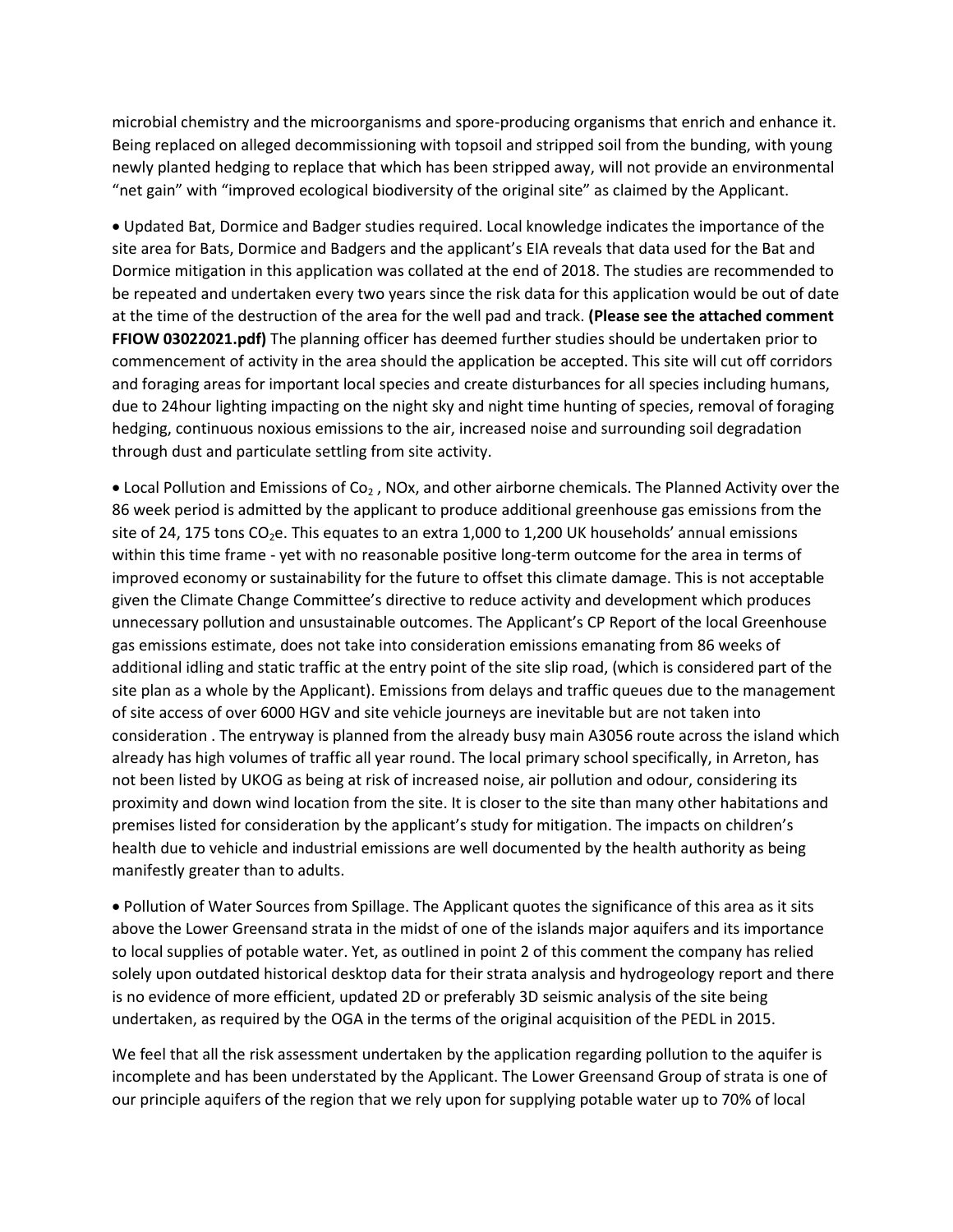demand. This has been highlighted by Southern Water **(2860251.pdf attached)** These are poorly cemented sands, which is why they are capable of holding water so effectively acting like a sponge. This means that they are highly susceptible to the slightest risk of spilled or leaking contaminants from the surface and at higher risk below ground during the borehole preparation process where even the smallest amounts of toxic spillage or leaking from the cement well bore casings will cause permanent contamination of the supply.

We have concerns that the protective casings planned to pass through the aquifer may not go deep enough to ensure no risk and that even prediction of low or minimal risk of contamination is not acceptable. Water runoff from the surrounding area of the site will increase given the impermeable surface of the well pad. The applicant identifies that "Natural drainage of surface water from the Site is to a canalised tributary watercourse (sometimes called the 'Merstone Stream') of the River Medina approximately 1.2km southwest of the Site at an approximate elevation of 20m AOD. This watercourse then flows westward from the Merstone area towards Blackwater where it confluences with the Medina.

The proposed drainage system for field run off is poorly designed and would not prevent flooding occurring on the main highway - particularly during heavy rainy periods that we are seeing more and more here. This will be exacerbated by having stripped the field of over 2.5 hectares of absorbent land and replaced it with hard core surfacing. The steep incline and curve of the entry track will also receive increased rainwater deluge from the surrounding area which will easily overwhelm the drainage system.

Additional high risk has not been highlighted of discharge of contaminated fluids onto the field surface bordering the access road, from leakage of tankers or accidents, slippage of transporters or vehicle collisions on the access road. The access road is not protected by bunding or impermeable containment ditches and is only constructed with a surface of crushed aggregate. Any contaminated fluid leakage or spillage will migrate into the surrounding landscape to possibly contaminate surface stream water sources after rainfall. This has not been identified for mitigation in supporting documentation. Also the possibility of risk of spillage of contaminants – by unexpected flooding from the main well pad - due to tanker or sudden storage leakage or deluge which would instigate overflow from protection bunding is classified by UKOG as being low risk. These risks are unacceptable given the value of water resources in this location. Plans should be revised with accurate designs with high levels of mitigation of risk to ensure that low risk reduces to NO risk

There should be a financial risk analysis of the costs to be imposed on the Applicant of accidental pollution of the aquifer and/or surface water resources, as remuneration for the lifetime supply of 100% of our water to the Island by Southern Water.

 Concerns regarding monitoring and self-regulation of operators. We are aware that your Agency has recently raised serious concerns about the failure of the self- regulatory process to properly assess and manage the increasing carbon emissions from onshore and offshore development. That you also have evidence that companies have avoided or manipulated self- regulatory procedures in reporting polluting incidents in the past and that you are currently reviewing how to further ensure that regulations and practices are monitored effectively to counter past lack of compliance. At present these issues are falling between the regulators and the environment and the public are being put at risk.